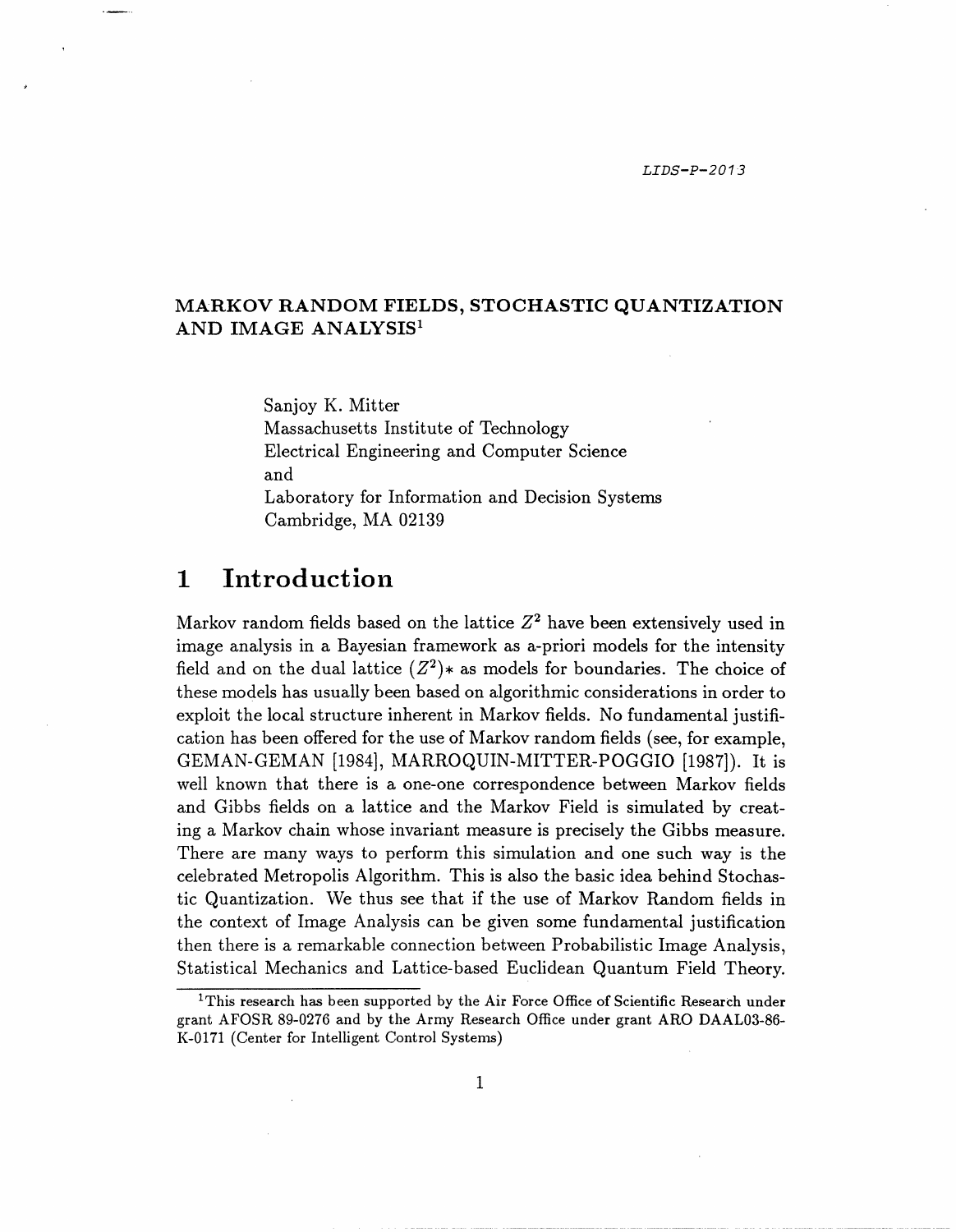| <b>Report Documentation Page</b>                                                                                                                                                                                                                                                                                                                                                                                                                                                                                                                                                                                                                                                                                                                                                                                                                                   |                             |                              |                 | Form Approved<br>OMB No. 0704-0188                  |                           |
|--------------------------------------------------------------------------------------------------------------------------------------------------------------------------------------------------------------------------------------------------------------------------------------------------------------------------------------------------------------------------------------------------------------------------------------------------------------------------------------------------------------------------------------------------------------------------------------------------------------------------------------------------------------------------------------------------------------------------------------------------------------------------------------------------------------------------------------------------------------------|-----------------------------|------------------------------|-----------------|-----------------------------------------------------|---------------------------|
| Public reporting burden for the collection of information is estimated to average 1 hour per response, including the time for reviewing instructions, searching existing data sources, gathering and<br>maintaining the data needed, and completing and reviewing the collection of information. Send comments regarding this burden estimate or any other aspect of this collection of information,<br>including suggestions for reducing this burden, to Washington Headquarters Services, Directorate for Information Operations and Reports, 1215 Jefferson Davis Highway, Suite 1204, Arlington<br>VA 22202-4302. Respondents should be aware that notwithstanding any other provision of law, no person shall be subject to a penalty for failing to comply with a collection of information if it<br>does not display a currently valid OMB control number. |                             |                              |                 |                                                     |                           |
| <b>1. REPORT DATE</b><br>1990                                                                                                                                                                                                                                                                                                                                                                                                                                                                                                                                                                                                                                                                                                                                                                                                                                      | 2. REPORT TYPE              |                              |                 | <b>3. DATES COVERED</b><br>00-00-1990 to 00-00-1990 |                           |
| <b>4. TITLE AND SUBTITLE</b><br><b>Markov Random Fields, Stochastic Quantization and Image Analysis</b>                                                                                                                                                                                                                                                                                                                                                                                                                                                                                                                                                                                                                                                                                                                                                            |                             |                              |                 | 5a. CONTRACT NUMBER                                 |                           |
|                                                                                                                                                                                                                                                                                                                                                                                                                                                                                                                                                                                                                                                                                                                                                                                                                                                                    |                             |                              |                 | 5b. GRANT NUMBER                                    |                           |
|                                                                                                                                                                                                                                                                                                                                                                                                                                                                                                                                                                                                                                                                                                                                                                                                                                                                    |                             |                              |                 | 5c. PROGRAM ELEMENT NUMBER                          |                           |
| 6. AUTHOR(S)                                                                                                                                                                                                                                                                                                                                                                                                                                                                                                                                                                                                                                                                                                                                                                                                                                                       |                             |                              |                 | <b>5d. PROJECT NUMBER</b>                           |                           |
|                                                                                                                                                                                                                                                                                                                                                                                                                                                                                                                                                                                                                                                                                                                                                                                                                                                                    |                             |                              |                 | <b>5e. TASK NUMBER</b>                              |                           |
|                                                                                                                                                                                                                                                                                                                                                                                                                                                                                                                                                                                                                                                                                                                                                                                                                                                                    |                             |                              |                 | 5f. WORK UNIT NUMBER                                |                           |
| 7. PERFORMING ORGANIZATION NAME(S) AND ADDRESS(ES)<br>8. PERFORMING ORGANIZATION<br><b>REPORT NUMBER</b><br>Massachusetts Institute of Technology, Laboratory for Information and<br>Decision Systems, 77 Massachusetts Avenue, Cambridge, MA, 02139-4307                                                                                                                                                                                                                                                                                                                                                                                                                                                                                                                                                                                                          |                             |                              |                 |                                                     |                           |
| 9. SPONSORING/MONITORING AGENCY NAME(S) AND ADDRESS(ES)                                                                                                                                                                                                                                                                                                                                                                                                                                                                                                                                                                                                                                                                                                                                                                                                            |                             |                              |                 | 10. SPONSOR/MONITOR'S ACRONYM(S)                    |                           |
|                                                                                                                                                                                                                                                                                                                                                                                                                                                                                                                                                                                                                                                                                                                                                                                                                                                                    |                             |                              |                 | <b>11. SPONSOR/MONITOR'S REPORT</b><br>NUMBER(S)    |                           |
| 12. DISTRIBUTION/AVAILABILITY STATEMENT<br>Approved for public release; distribution unlimited                                                                                                                                                                                                                                                                                                                                                                                                                                                                                                                                                                                                                                                                                                                                                                     |                             |                              |                 |                                                     |                           |
| <b>13. SUPPLEMENTARY NOTES</b>                                                                                                                                                                                                                                                                                                                                                                                                                                                                                                                                                                                                                                                                                                                                                                                                                                     |                             |                              |                 |                                                     |                           |
| 14. ABSTRACT                                                                                                                                                                                                                                                                                                                                                                                                                                                                                                                                                                                                                                                                                                                                                                                                                                                       |                             |                              |                 |                                                     |                           |
| <b>15. SUBJECT TERMS</b>                                                                                                                                                                                                                                                                                                                                                                                                                                                                                                                                                                                                                                                                                                                                                                                                                                           |                             |                              |                 |                                                     |                           |
| 16. SECURITY CLASSIFICATION OF:<br><b>17. LIMITATION OF</b>                                                                                                                                                                                                                                                                                                                                                                                                                                                                                                                                                                                                                                                                                                                                                                                                        |                             |                              |                 | 18. NUMBER                                          | 19a. NAME OF              |
| a. REPORT<br>unclassified                                                                                                                                                                                                                                                                                                                                                                                                                                                                                                                                                                                                                                                                                                                                                                                                                                          | b. ABSTRACT<br>unclassified | c. THIS PAGE<br>unclassified | <b>ABSTRACT</b> | OF PAGES<br>12                                      | <b>RESPONSIBLE PERSON</b> |

**Standard Form 298 (Rev. 8-98)**<br>Prescribed by ANSI Std Z39-18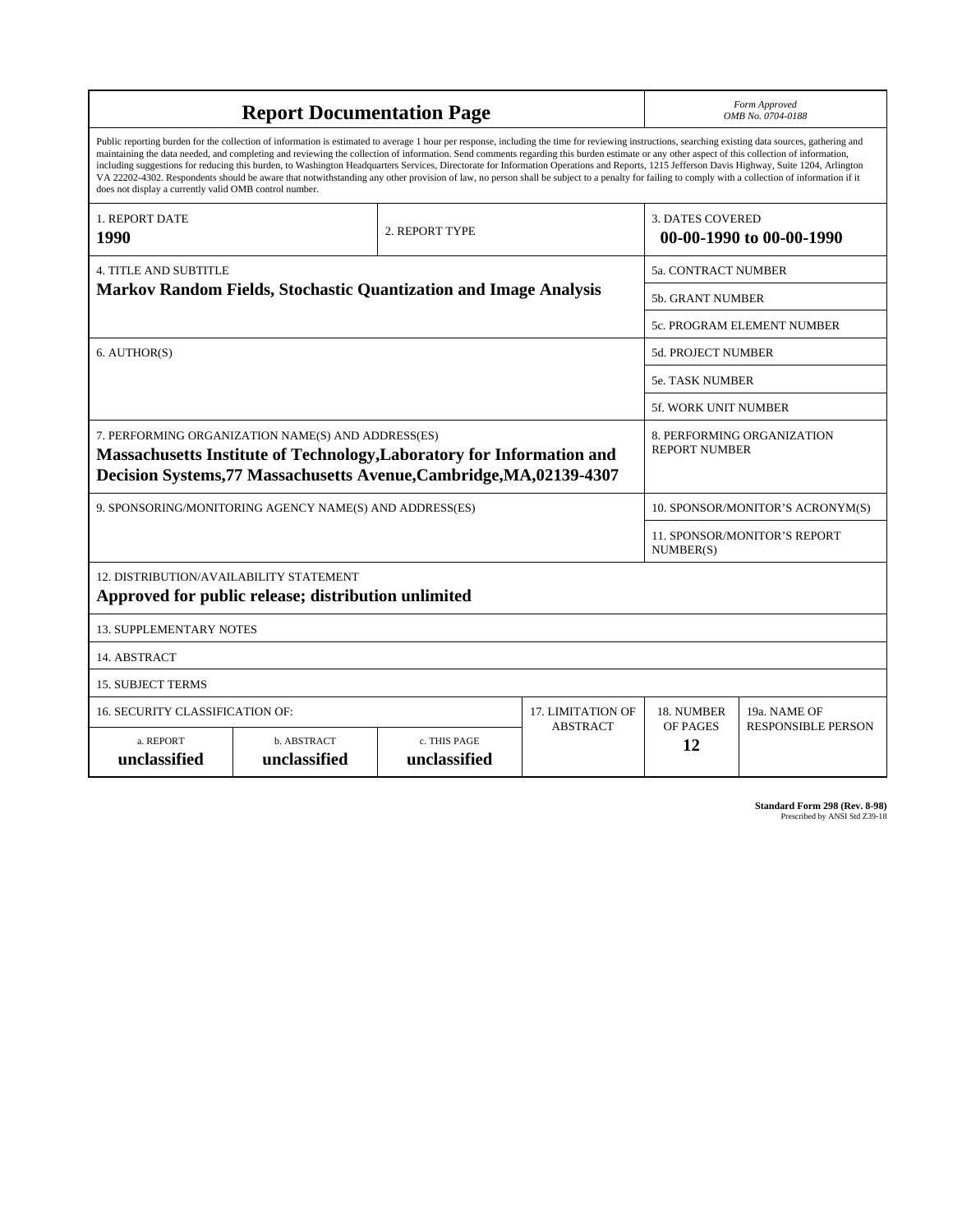We may thus expect ideas of Statistical Mechanics and Euclidean Quantum Field Theory to have a bearing on Image Analysis and in the other direction we may hope that problems in image analysis (especially problems of inference on geometrical structures) may have some influence on statistical physics.

This paper deals with the issues just described and above all it suggests a program of research for dealing with the fundamental issues of probabilistic image analysis.

What is the fundamental problem of Image Analysis? It may be stated as follows: Given noisy images (possibly stereo) of the visual world in motion, represent and recognize "structures" in some invariant manner. For example, if the structures of concern are three-dimensional rigid objects then we want this recognition to be invariant under the action of the euclidean group. Thus symmetries play an important role in the whole process. Ultimately, we want to identify the mechanisms (circuits) which perform the full recognition task. There are three aspects to this problem: a) the identification and representation of a priori knowledge of the visual world without which the recognition cannot take place; b) the extraction of knowledge from the imprecise images available about the visual world and c) understanding the correct interaction between a priori knowledge and the imprecise data available in the form of images. It is this formulation of the problematique that suggests a Bayesian framework. In this paper we deal only with some partial aspects of b) and c) and it is here that the connection with statistical physics enters.

The visual world is a continuous world and if we believe that it is important to capture symmetries then mathematical formulations should not be on the lattice  $\mathcal L$  but should be based on  $\mathbb R^2$ . Even if we are interested in algorithms on a digital machine which necessarily involve discretization, then in order to capture the symmetries in the limit of lattice spacing going to zero attention must be paid to the discrete formulations of the problem (see for example, KULKARNI-MITTER-RICHARSON [1990]).

This paper is organized as follows. In section 2 we discuss Markov fields and Euclidean fields and state the conjecture regarding Osterwalder-Schrader fields. Section 3 is concerned with a variational problem in Image Analysis and its probabilistic interpretation and it shows how these ideas are related to those of Section 2. Finally in Section 4 we discuss Stochastic Quantization.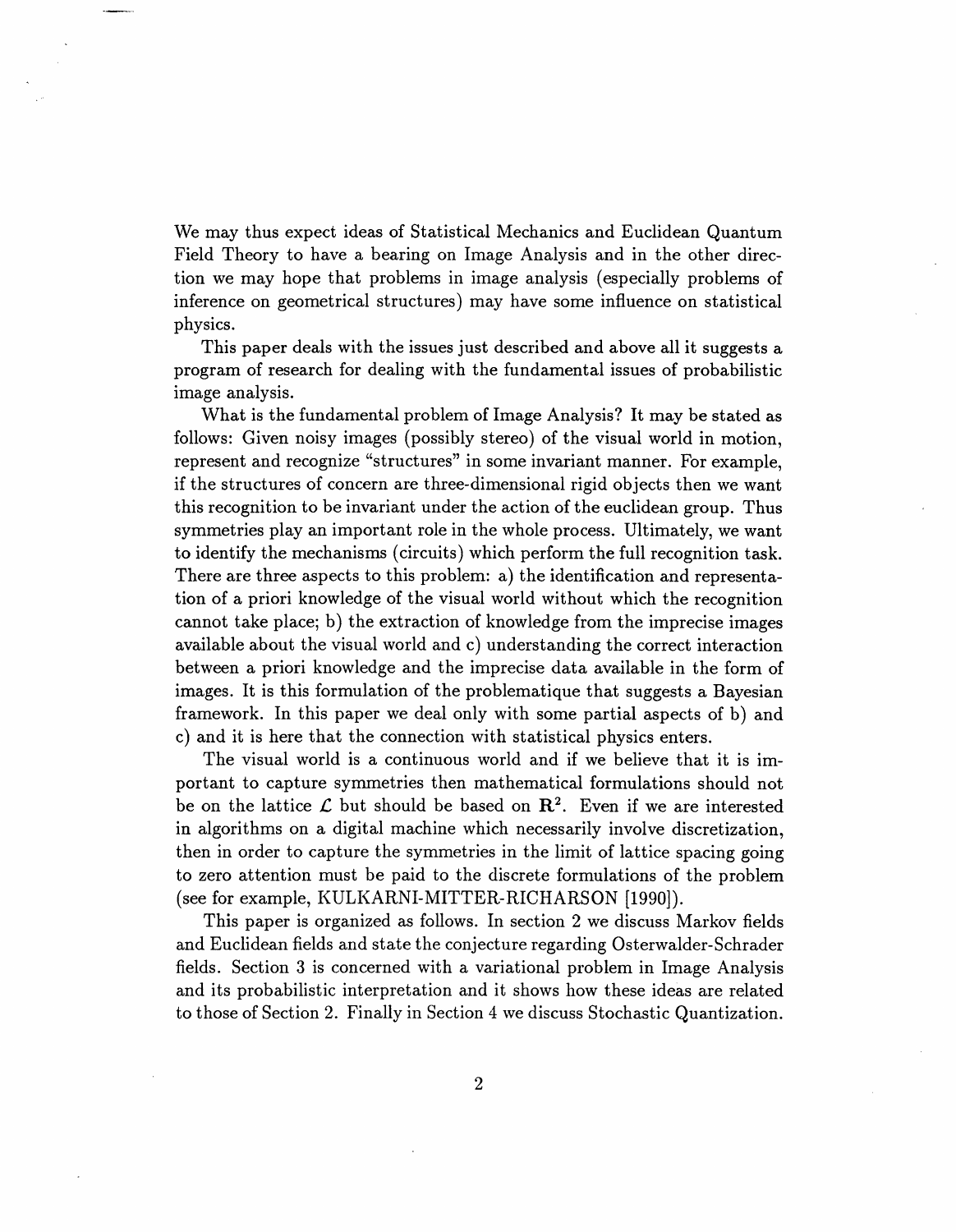## **2 Markov Fields and Euclidean Fields. (NEL-SON [1973])**

Let  $\mathbf{R}^d$  denote Euchidean d-dimensional space  $(d \geq 2)$  and let  $\mathcal{S}(\mathbf{R}^d)$  denote Schwartz space. If  $V$  is a topological vector space, a linear process over  $V$  is a stochastic process  $\varphi$  indexed by V which is linear and such that if  $f_{\alpha} \to f$ in V then  $\varphi(f_\alpha) \to \varphi(f)$  in measure. This implies that  $\varphi(f)$  for  $f \in V$  is a random variable over  $(\Omega, \mathcal{F}, \mu)$ .

Let  $\varphi$  be a linear process over  $\mathcal{S}(\mathbf{R}^d)$ . If  $\Lambda \subset \mathbf{R}^d$  is open,  $\mathcal{A}(\Lambda)$  be the  $\sigma$ -algebra generated by  $\varphi(f)$  with support of  $f \subseteq \Lambda$  and if  $\Lambda$  is any subset of  $\mathbf{R}^d$  let  $\mathcal{A}(\Lambda) = \bigcap \mathcal{A}(\Lambda')$  where  $\Lambda'$  ranges over all open sets containing  $\Lambda$ . A'DA

 $\mathcal{A}(\Lambda)$  will also denote the set of all random variables which are measurable with respect to  $A(\Lambda)$ . Let  $\Lambda^c$  denote the complement of  $\Lambda$  and  $\partial \Lambda$  denote the boundary of  $\Lambda$ .

A Markov field on  $f{R}^d$  is a linear process  $\varphi$  over  $\mathcal{S}({R}^d)$  such that whenever  $\Lambda$  is open in  $\mathbb{R}^d$  and  $\alpha$  is an integrable random variable in  $\mathcal{A}(\Lambda)$  then  $E(\alpha|\mathcal{A}(\Lambda^c)) = E(\alpha|\mathcal{A}(\partial\Lambda)).$  Here E denotes conditional expectation.

Let  $O(d)$  be the Euclidean group of  $\mathbb{R}^d$ . By a representation *T* of  $O(d)$ on some probability space  $(\Omega, \mathcal{F}, \mu)$  we mean a homomorphism  $\eta \to T(\eta)$  of *O(d)* into the group of automorphisms of the measure algebra and this group acts in a natural way on random variables.

A Euclidean field is a Markov field  $\varphi$  over  $\mathcal{S}(\mathbf{R}^d)$  together with a representation *T* of *O(d)* on  $(\Omega, \mathcal{F}, \mu)$  such that  $\forall f \in \mathcal{S}(\mathbb{R}^d)$  and  $\eta \in O(d)$ 

(Covariance) 
$$
T(\eta)\varphi(f) = \varphi(f \circ \eta^{-1}),
$$
 (2.1)

and if  $\rho$  in the <u>reflection</u> in the hyperplane  $\mathbf{R}^{d-1}$ 

$$
T(\rho)\alpha = \alpha, \ \alpha \in \mathcal{A}(\mathbf{R}^{d-l}).\tag{2.2}
$$

Consider the mapping

$$
S_n : (\mathbf{R}^d)^n \longrightarrow C
$$
  
 
$$
: S_n(f_1, \dots, f_n) = E(\varphi(f_l) \dots \varphi(f_n))
$$

and assume it is continuous. By the Schwartz Kernel Theorem, there exists a distribution  $S_n \in \mathcal{S}'(\mathbf{R}^{dn})$  such that  $S_n(f_1, \dots, f_n) = S_n(f_i \otimes \dots \otimes f_n)$ .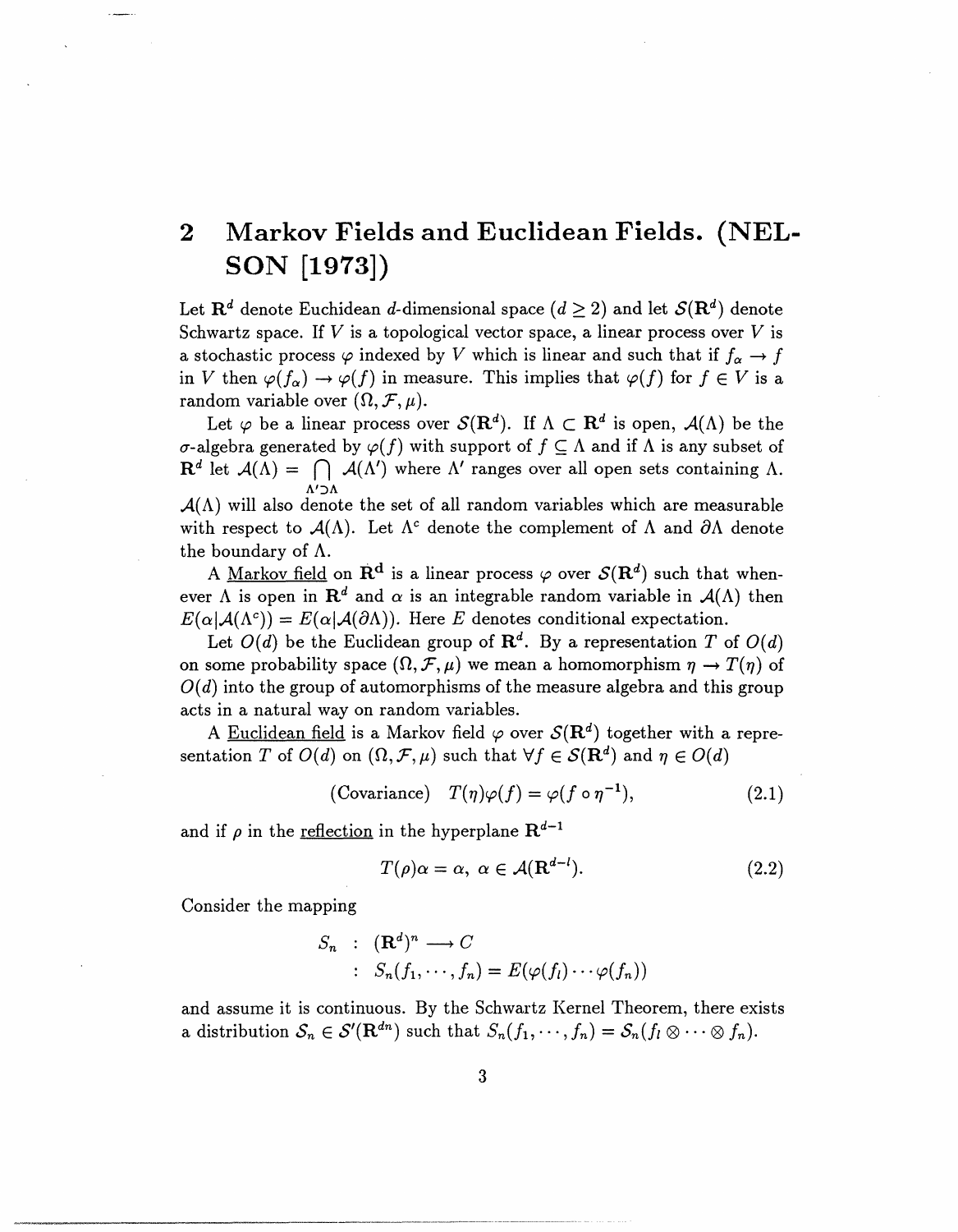Nelson proves that the sequence of distributions  $S_n$  satisfy euclidean invariance, symmetry and Osterwalder-Schrader positivity, namely, if  $\Lambda$  is the half-space  $x^d > 0$ , so that  $\partial \Lambda$  is the hyperplane  $\mathbf{R}^{d-1}$  and  $\Lambda^c$  is the half space  $x^d \leq 0$  then  $E[(T(p)\overline{\alpha})\alpha] \geq 0$  where  $\alpha \in \mathcal{A}(\Lambda)$  and  $T(p)\overline{\alpha} \in \mathcal{A}(\Lambda^c)$ .

An example of such a euclidean field is obtained as follows. Let  $S_{\mathbf{R}}(\mathbf{R}^d)$ be the real Schwartz space, let  $m > 0$  and let *H* be the real Hilbert space completion of  $S_{\mathbf{R}}(\mathbf{R}^d)$  with respect to the scaler product  $\lt g$ ,  $(-\Delta + m^2)^{-1}f$ where  $\Delta$  is the Laplace operator. Let  $\varphi$  be the unit Gaussian on *H*, i.e.  $\varphi$  is a real Gaussian process indexed by *H* with mean zero and covariance given by the scalar product on *H*. Extend  $\varphi$  to the complexification of *H* by linearity. Restricted to  $\mathcal{S}(\mathbf{R}^d)$ ,  $\varphi$  is a linear process over it. Nelson proves that  $\varphi$  is a Euclidean field, that is it is Markov and satisfies euclidean invariance. symmetry and Osterwalder-Schrader positivity. Indeed the Markov property, covariance property and reflection implies Osterwalder-Schrader positivity.

Non-gaussian random fields can be constructed using Multiplicative functionals or measure transformations. Let  $\varphi$  be a Markov field over  $\mathcal{S}(\mathbf{R}^d)$  with the underlying probability space  $(\Omega, \mathcal{F}, \mu)$ . We say, that a random variable  $\beta$  is multiplicative if for every open cover  $\{\Lambda_i\}$  of  $\mathbb{R}^d$ , there exists strictly positive  $\beta_i$  in  $\mathcal{A}(\Lambda_i)$  with  $\beta = \prod \beta_i$ . We shall see later how we construct  $P(\varphi)$ <sub>2</sub> fields using these ideas.

To see the connections with Gibbs density let us proceed formally. Let

$$
H_0(x) = \frac{1}{2}((\nabla \varphi(x))^2 + m^2(\varphi(x))^2)
$$

and consider the formal expression

$$
\exp(-\int H_0(x)dx)\prod_{x\in\mathbf{R}^2}d\varphi(x).
$$

The rigorous interpretation of this expression is as a Gaussian measure  $\mu_c$ on  $\mathcal{S}'(\mathbf{R}^2)$  with mean zero and covariance  $C = (-\Delta + m^2)^{-1}$ . This measure corresponds to the free euclidean field. Non-gaussian measures are obtained by considering formal expressions

$$
\exp(-\int_{even} [H_0(x) + \lambda P(\varphi(x))]dx) \prod_{x \in \mathbf{R}^2} d\varphi(x)
$$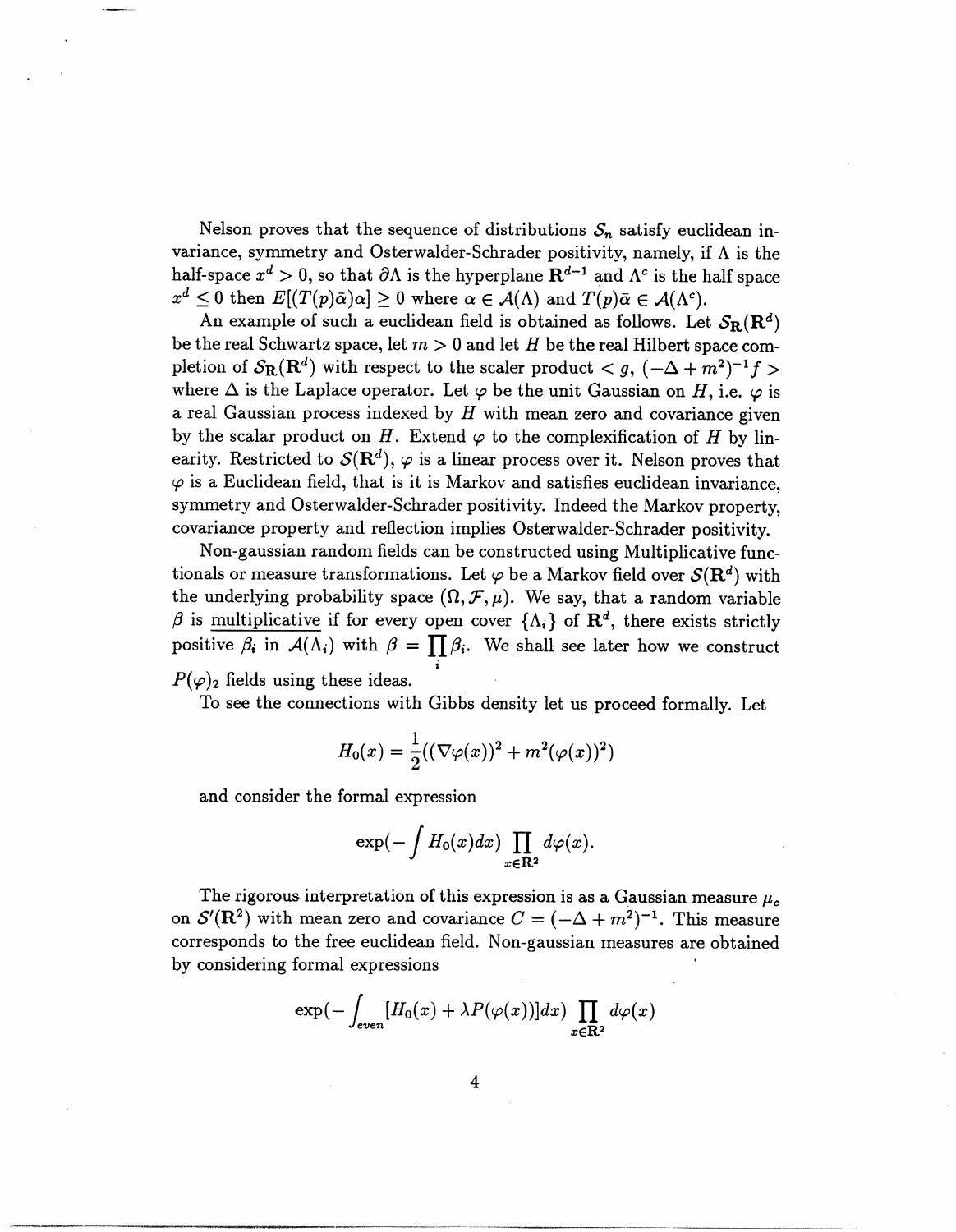where P is an even polynomial and  $\lambda$  is a coupling constant. The above corresponds to the canonical Gibbs density for transverse vibrations of an elastic membrane subject to the non-linear restoring force  $F = -m^2\varphi(x)$  - $\lambda P'(\varphi(x))$ , (after integration over momentum variables  $\hat{\varphi}(x)$ ), and ' denotes derivative).

Now if  $\varphi$  is the unit Gaussian process over  $\mathcal{S}(\mathbb{R}^2)$ , then  $P(\varphi)$ , for an even polynomial does not make sense. To fix ideas let us consider the case where  $P(\varphi) = \varphi^4$ . It turns out, however that

$$
\varphi^4:(g) \stackrel{\Delta}{=} \int g(x) : \varphi(x) : dx \text{ for } g \in L' \bigcap L^{\infty}
$$

has a well-defined meaning in a limiting sense in  $L^2(\Omega, \mathcal{F}, \mu),$  where :  $\varphi(x)^4$ is an element of the 4th Homogeneous class. In a more concrete way,  $:\varphi^3:\triangle^2$  $\varphi^3 - 3E(\varphi^2)$  and this is well-defined. Now if we consider

$$
\beta = \frac{\exp(-\int g(x) : \varphi^4(x) : dx)}{E(\exp(-\int g(x) : \varphi^4(x) : dx)}
$$

then  $\beta$  is a multiplicative random variable and we are able to construct the non-gaussian measure

$$
d\mu = \frac{\exp(-\int : \varphi^4 : dx)}{E \exp(-\int : \varphi^4 : dx)} d\mu_C.
$$

This measure is the so-called  $(\varphi^4)_2$ -measure.

The proof that  $(\varphi^4)_2$ -measure defines a Markov field is surprisingly difficult and has been accomplished only recently (see ALBEVERIO, HOEGH-KROHN and ZEGARLINSKI [1989]). It depends on the complicated theory of local specifications, related Gibbs states and cluster expansions. On the other hand the property of Osterwalder-Schrader positivity is much easier to verify. With a view to proving the Global Markov property and for problems in Image Analysis we advance the following conjecture.

We define an Osterwalder-Schrader field  $(O-S)$  on  $\mathbb{R}^2$  to be a linear process  $\varphi$  over  $\mathcal{S}(\mathbb{R}^2)$  which satisfies the Euclidean covariance property (2.1) and Osterwalder-Schrader positivity. For example an Osterwalder-Schrader field may be obtained by considering a function of a Markov field. We conjecture that every Osterwalder-Schrader field can be obtained as a function of a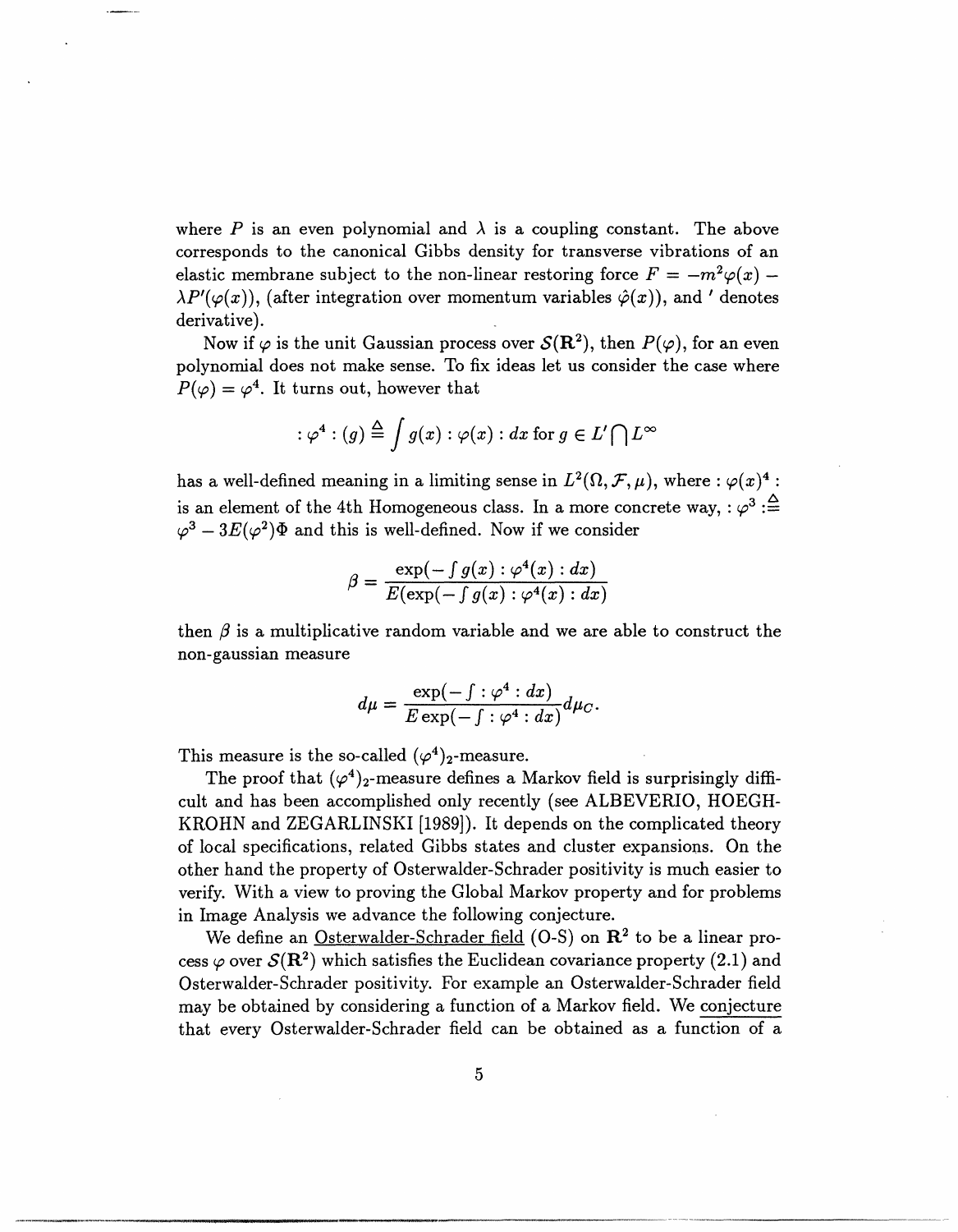Markov Field. We call such a Markov field a Hidden Markov Field for the O-S field.

Let us see this conjecture in the familiar context of stochastic processes. Let  $(\varphi_t | t \in \mathbf{R})$ ,  $\varphi : \Omega \to V$  be a stochastic process, which is continuous in probability, stationary, symmetric (i.e.  $\varphi_t$  and  $\varphi_{-t}$  are stochastically equivalent). It is O-S positive if  $\forall 0 \le t_1 \le \cdots \le t_n$ ,  $\forall f: V^n \to C$ , bounded Borel  $(V$  is a topological vector space) we have

$$
\langle f(\varphi_{t_1},\cdots,\varphi_{t_n}),\overline{f}(\varphi_{-t_1},\cdots,\varphi_{-t_n})\rangle_{L^2(\Omega,\mathcal{F},P)}\geq 0.
$$

Now, let  $\tilde{\varphi}_t : \Omega \to \tilde{V}$ , be a stationary, symmetric Markov process and let  $\psi : \tilde{V} \to V$  be bounded and Borel.

Define a new process by

$$
\varphi_t(\omega)=\psi(\tilde{\varphi}_t(\omega)).
$$

 $\tilde{\varphi}_t$  is called a Markov extension of  $\varphi_t$ .  $\varphi_t$  is symmetric and stationary and satisfies O-S postivity but is not necessarily Markov. The conjecture would be:

Does every stationary, O-S process have a Markov extension?

This conjecture in discrete-time is not true (cf. ARVESON [1986]) but in the form stated previously may be true.

(It is clear that every bounded Borel function of a symmetric, stationary Markov process is O-S positive).

## **3 Probabilistic View of Image Segmentation**

We think of a noisy image as a function  $g : \Omega \to \mathbf{R}$  where  $\Omega \subset \mathbf{R}^2$  is a bounded, open set. We assume  $g \in L^{\infty}(\Omega)$ . A variational formulation of the image segmentation problem due to Mumford and Shah (cf. MUMFORD-SHAH [1989]) is as follows. Approximate g by a function *f* and a closed set  $\Gamma \subset \Omega$  such that the following energy function is minimized:

$$
E(f,\Gamma) = \beta \int_{\Omega} |f - g|^2 dx + \int_{\Omega \backslash \Gamma} |\nabla f|^2 dx + \alpha H^1(\Gamma). \tag{3.1}
$$

Here f is required to be in  $W^{1,2}(\Omega \backslash \Gamma)$ ,  $H^1(T)$  denotes the 1-dimensional Hausdorff measure of  $\Gamma$  and  $\beta$ ,  $\alpha$  are positive constants. We would like to give a probabilistic interpretation of  $E(f, \Gamma)$  by considering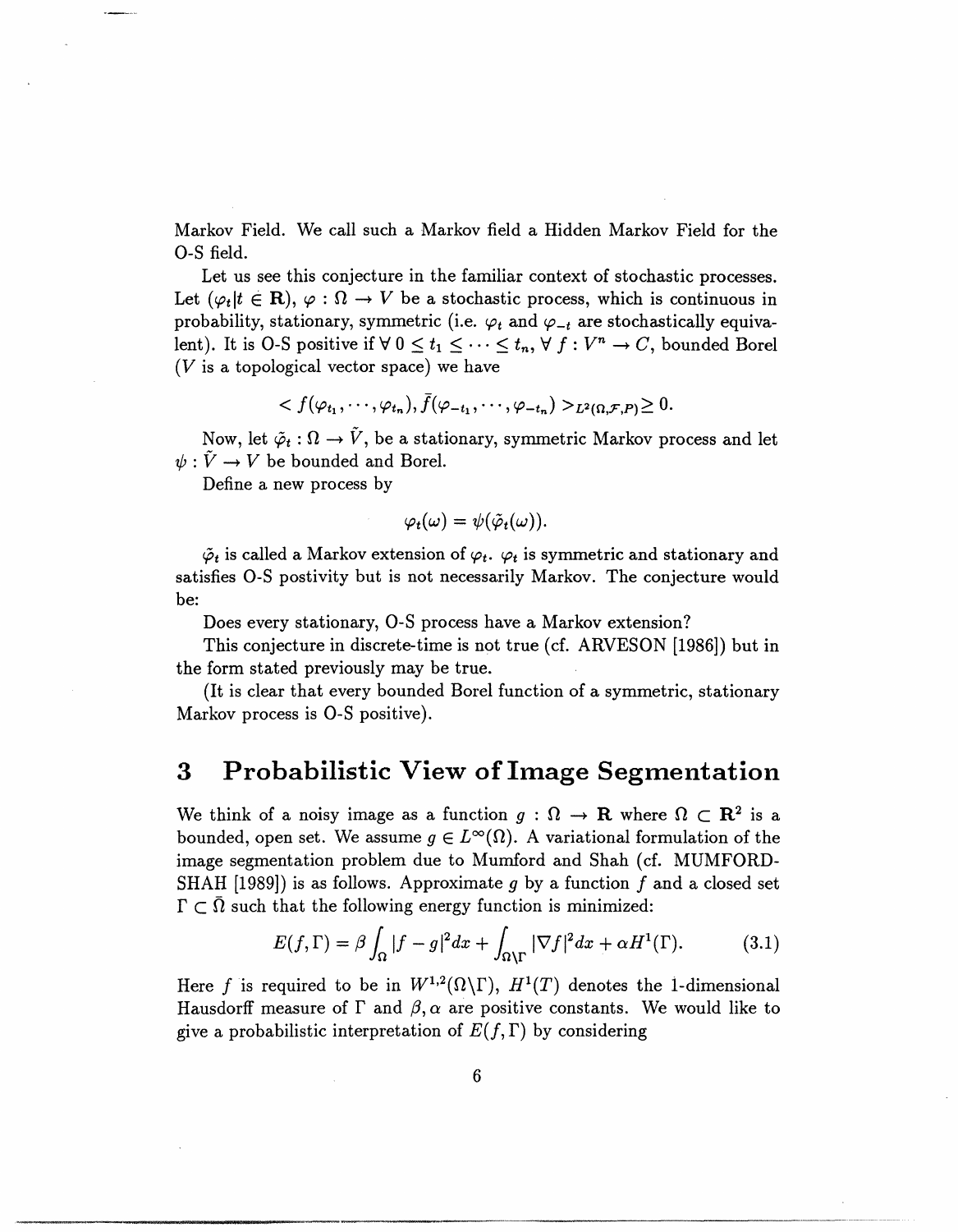$$
\exp(-\int_{\Omega\setminus\Gamma}|\nabla f|^2dx-\alpha H^1(\Gamma))
$$

as a Gibbs density with respect to a suitable reference measure which is to serve as a prior measure on  $(f, \Gamma)$  and  $exp(-\int |g - f|^2 dx)$  as a likelihood function of g given *f.* The choice of the energy functional is dictated by the requirement that f should approximate g in the  $L^2$ -sense, it should be smooth away from the boundaries  $\Gamma$  and the total length of the boundary should be short. Note that for fixed  $\Gamma$ ,  $\exp(- \int_{\Omega/\Gamma} |\nabla f|^2 dx) \prod_{x \in \Omega \backslash \Gamma} df(x)$  would have a rigorous interpretation as a Gaussian measure  $\mu_C$  with mean zero and covariance  $C = (-\Delta)^{-1}$  on  $\mathcal{S}'(\Omega/\Gamma)$ . Using the recent work of Surgailis (cf. ARAK-SURGAILIS [1989]) we can give a rigorous interpretation as a density to the following:

$$
\exp(-\int_{\Omega \setminus \bigcup_{i=1}^n \Gamma_i} |\Delta f|^2 dx - 2 \sum_{i=1}^n \ell(\Gamma_i) - \varphi(n))
$$

*n* which, for an appropriate  $\varphi(n)$ , is a density over  $f \in W_0^{2,2}(\Omega \setminus \bigcup \Gamma_i)$ , *n* and a set of straight lines  $\Gamma_i$  which form together with  $\partial \Omega$  a polygonal partition of  $\Omega$  (cf. MITTER-ZEITOUNI [1990]). We outline here the basic result of Surgailis which constructs a measure on closed polygonal partitions of  $\Omega$ .

Let  $\Omega$  be a closed convex subset of  $\mathbb{R}^2$  with smooth boundary. In  $\mathbb{R}^2$ , choose coordinates  $(t, x)$  such that, for all  $y \in \Omega$ ,  $t(y)$ ,  $x(y) > 0$ . Let  $\mathcal{L}_{\Omega}$ denote the lines which intersect  $\Omega$ , each line  $\ell \in \mathcal{L}_{\Omega}$  is parameterized by its distance from the origin  $\rho_{\ell}$  and the angle it forms with the  $t = 0$  axis,  $\alpha_{\ell}$ .

Let  $\mu(d\ell)$  be a uniform measure on the set  $\alpha_{\ell}, \rho_{\ell} | \ell \in \mathcal{L}_{\Omega}$ . The Poisson point process with intensity  $\mu(d\ell)$  will be denoted  $\mu^{\Omega}$ , and the measure it induces on the boundary  $\partial\Omega$  by the hitting points  $\{(x_\ell, t_\ell)|t_\ell = \inf\{t|\ell \in \Omega\}\}\$ is again a Poisson point process on the triple  $(x, t, \nu)$  with intensity  $\mu^{\partial \Omega}$ . Here and in the sequel,  $\nu$  denotes the velocity of the particle, i.e. the tangent of the angle formed by the trajectory and the t axis.

For any line  $\ell \in \mathcal{L}_{\Omega}$ , let  $\nu_{\ell}$  denote the slope of  $\ell$ . Clearly,  $\mu(d\ell)$  can be considered as a measure on  $\nu_{\ell}$  and  $x_{\ell}$ , the intersection of  $\ell$  with the x axis.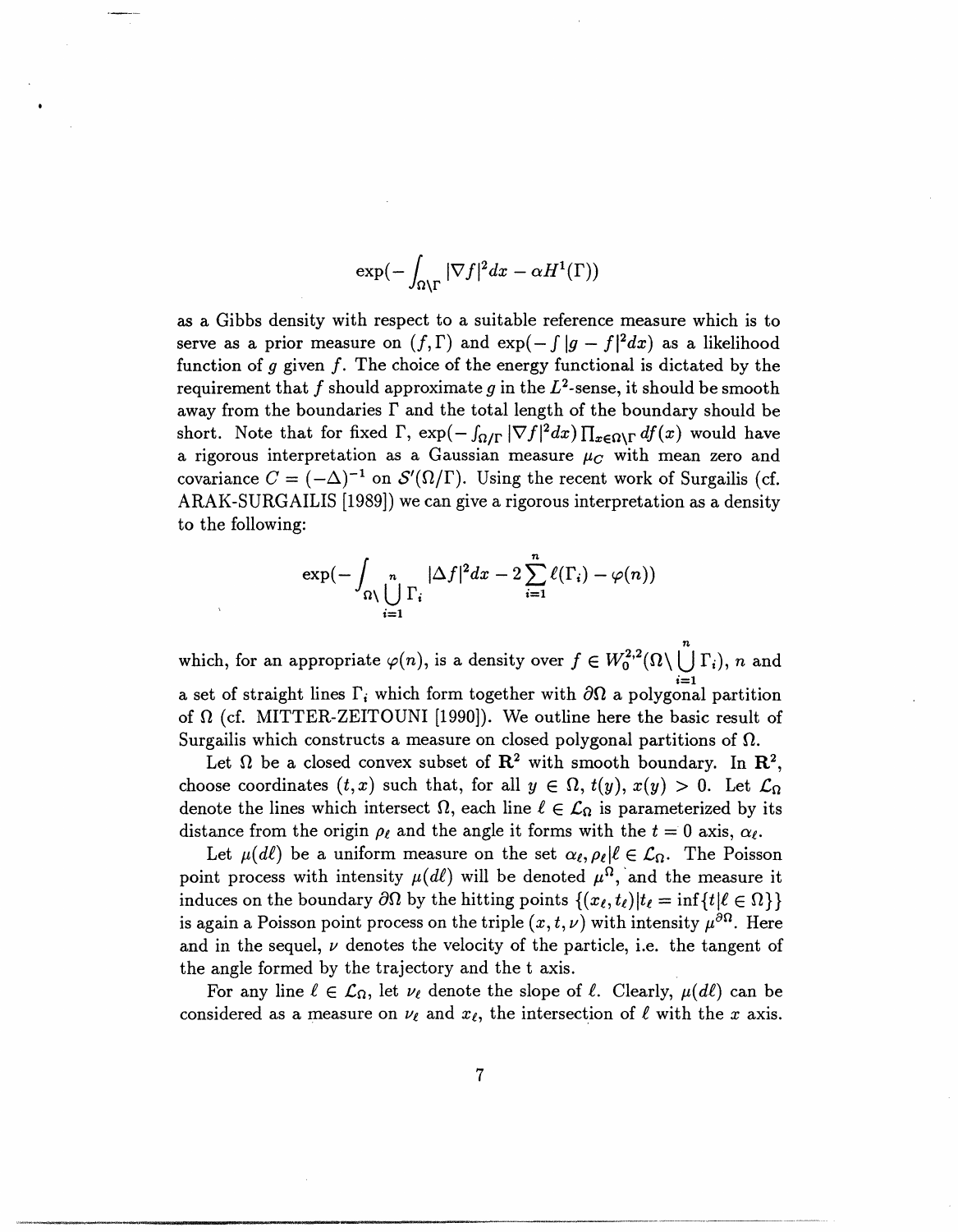In the sequel, we consider the measure  $\mu(d\nu, dx)$  obtained from the uniform measure  $\mu(d\ell)$  on  $\alpha, \rho$ , i.e.

$$
\mu(d\ell) = \mu(d\nu, dx) = dx \frac{d\nu}{(1 + \nu^2)^{\frac{1}{2}}}.
$$
\n(3.2)

Inside  $\Omega$ , construct a point process on the quadruple  $(t, y, \nu', \nu'')$  with intensity

$$
\mu^{P}(dt, dy, dv', dv'') = |\nu' - \nu''| dy dt \frac{dv'}{(1 + (\nu')^{2})^{\frac{3}{2}}} \frac{dv''}{(1 + (\nu'')^{2})^{\frac{3}{2}}}.
$$
(3.3)

Finally, construct a random partition of  $\Omega$  as follows:

Pick up on  $\partial\Omega$ ,  $n_0$  triples  $(t, x, \nu)$  according to the law  $\mu^{\partial\Omega}$ , and inside  $\Omega$ ,  $n_1$  quadruples  $(t, y, \nu', \nu'')$  according to the Poisson process with intensity  $\mu^P$ . At each of those points, start a line of slope  $\nu$  (two lines of slopes  $\nu'$ ,  $\nu''$  in the case of interior points) and evolve  $\nu$  according to the Markov transition law

$$
P(\nu_{t+dt} \in du | \nu_t = \nu) = |u - \nu| \frac{du dt}{(1 + u^2)^{\frac{3}{2}}}.
$$
 (3.4)

Finally, at each intersection of lines (when viewing it in the direction of growing  $t$ ) kill the intersected lines. Clearly, such dynamics describe a random partition of  $\Omega$  by polygons, c.f. fig. 1. The basic result of Arak and Surgailis is:



Figure 1: Random Polygonal Parition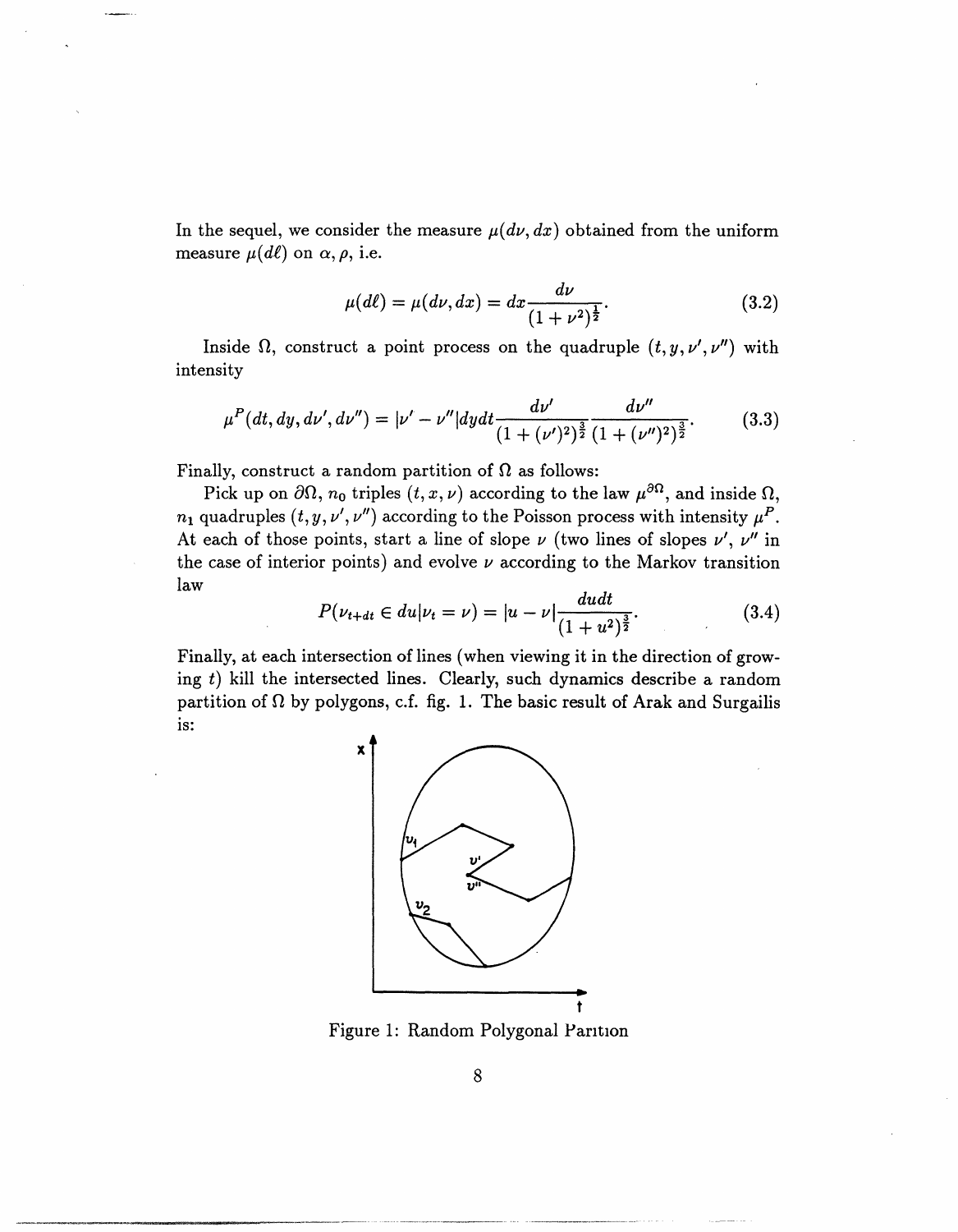#### **Lemma 3.1**

$$
P(n,\ell \in d\ell_i, i=1,\cdots,n) = \frac{1}{n!}\mu(d\ell_1)\cdots\mu(d\ell_n)\exp(-2\sum_{i=1}^n\mathcal{L}(\ell_i))\qquad(3.5)
$$

where  $\mathcal{L}(\ell_i)$  denotes the length of the i-th segment.

Note that due to the presence of *n* in  $(3.5)$ , one can't consider  $(3.5)$ directly as a candidate for a density: indeed, if one were to consider  $P(n, \ell, \epsilon)$  $\ell_i \pm \epsilon$ , the required normalization constant (as  $\epsilon \to 0$ ) would have depended on  $n$  and therefore, a path with no jumps will be infinitely more likely than a path with one jump.

One way out of this problem is by using an appropriate definition: Let

$$
Z^{n} \triangleq \int_{\mathcal{L}_D} \cdots \int_{\mathcal{L}_D} P(n, \ell_i \in d\ell_i, i = 1, \cdots, n)
$$
  

$$
Z \triangleq \sum_{n=0}^{\infty} Z^{n}.
$$

 $(\frac{Z^n}{Z})$  is the probability of having *n* lines in a specific partition. Now, one may define:

**Definition** The prior density of a partition  $(n, \ell_i)$  is given by

$$
p(n,\ell_i) = \left(\frac{Z^n}{Z}\right) \lim_{\epsilon \to 0} \frac{P(n,\ell_i \in \ell_i \pm \epsilon, i = 1,\cdots, n)}{2\epsilon^{2n}} \tag{3.6}
$$

Combining these ideas with some of the ideas contained in Dembo-Zeitouni (cf. DEMBO- ZEITOUNI [submitted]) the desired result referred to before can be obtained. The more general problem of interpreting  $\exp(-\int |\nabla f|^2 dx H^1(\Gamma)$  as a density remains open.

The interpretation of  $\beta \int_{\Omega} |f - g|^2 dx + \int_{\Omega \setminus \Gamma} |\nabla f|^2 dx + \alpha H^1(\Gamma)$  as a posterior density accomplishes something important. It frees us from obtaining Maximum A Posteriori estimates of  $(f, \Gamma)$  via minimization of the above functional. We can in principle obtain other estimates such as conditional mean estimates. Indeed for closed, convex partitions of  $\Omega$  it opens up the possibility of doing inference on geometries via Monte-Carlo simulations.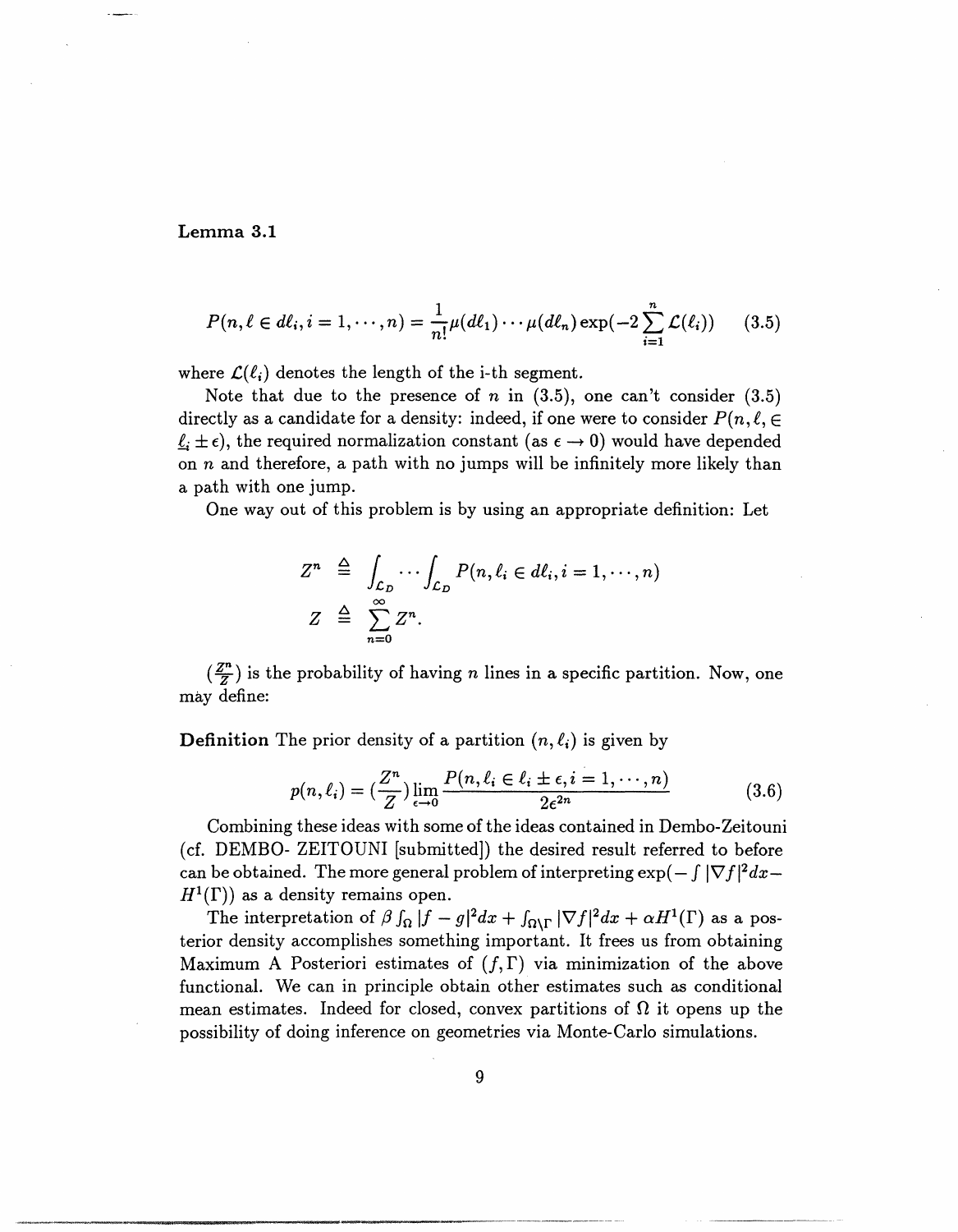# 4 **Stochastic Quantization (see BORKAR-CHARI-MITTER [1988] for Stochastic Quantization of**  $(\varphi^4)_2$  fields).

The problem of stochastic quantization for the energy functional (3.1) is to create a Markov process whose invariant measure is  $\exp(-E(f, \Gamma))$ . In this section we wish to suggest a program for achieving this goal. We concentrate on the prior density  $\exp(-\int_{\Omega}|\nabla f|^2dx - \alpha H^1(\Gamma)).$  The first step in the procedure is to replace the above energy functional appearing in the density by an approximating functional

$$
\mathcal{E}_n(f, v) = \int_{\Omega} |\nabla f|^2 (1 - v^2)^n dx + \alpha \int_{\Omega} ((|\nabla f|^2 + |\nabla v|^2)(1 - v^2)^n + \frac{n^2 v^2}{16}) dx.
$$
\n(4.1)

In (4.1) the variable  $v(x) \in [0,1]$  should be thought of as a control variable, which controls the gradient of  $f$  and depends on the discontinuity set  $\Gamma$ ,  $n$  is a parameter which tends to infinity. The above expression makes sense for  $f, v \in W^{1,2}(\Omega)$ .  $1-(1-v^2)^n$  approximates smoothed neighbourhoods of  $\Gamma$  and the approximate boundaries can be identified with  $(1-v^2)^n \approx 0$ . If we denote by  $\mu_n(B) = 2(n+1) \int_B v(1-v^2)^n |\nabla v| dx$ , then essentially  $\mu_n(\Omega) \to H^4(\Gamma)$ in a weak sense. For details of this approximation scheme see AMBROSIO-TORTORELLI [1990].

The first step in the program would be to identify

$$
\exp(-\mathcal{E}_n(f,v)\prod_{x\in\mathbf{R}^2}d(f(x),v(x))\stackrel{\Delta}{=}d\mu_n
$$

as a measure in a suitable distribution space. The covariances involved will have appropriate boundary conditions. One can then study the weak convergence of this measure  $d\mu_n$  as  $n \to \infty$ . The functional derivatives of  $\mathcal{E}_n$ with respect to  $f, v$  can be computed:

$$
\frac{\delta \mathcal{E}_n}{\delta f} = -\nabla \cdot (\nabla f \cdot (1 - v^2)^n)
$$
\n
$$
\frac{\delta \mathcal{E}_n}{\delta v} = -\alpha \nabla \cdot (\nabla v \cdot (1 - v^2)^n) + n(|\nabla f|^2 + \alpha |\nabla v|^2)(1 - v^2)^n v
$$
\n
$$
+ \frac{\alpha n^2}{16} v \tag{4.3}
$$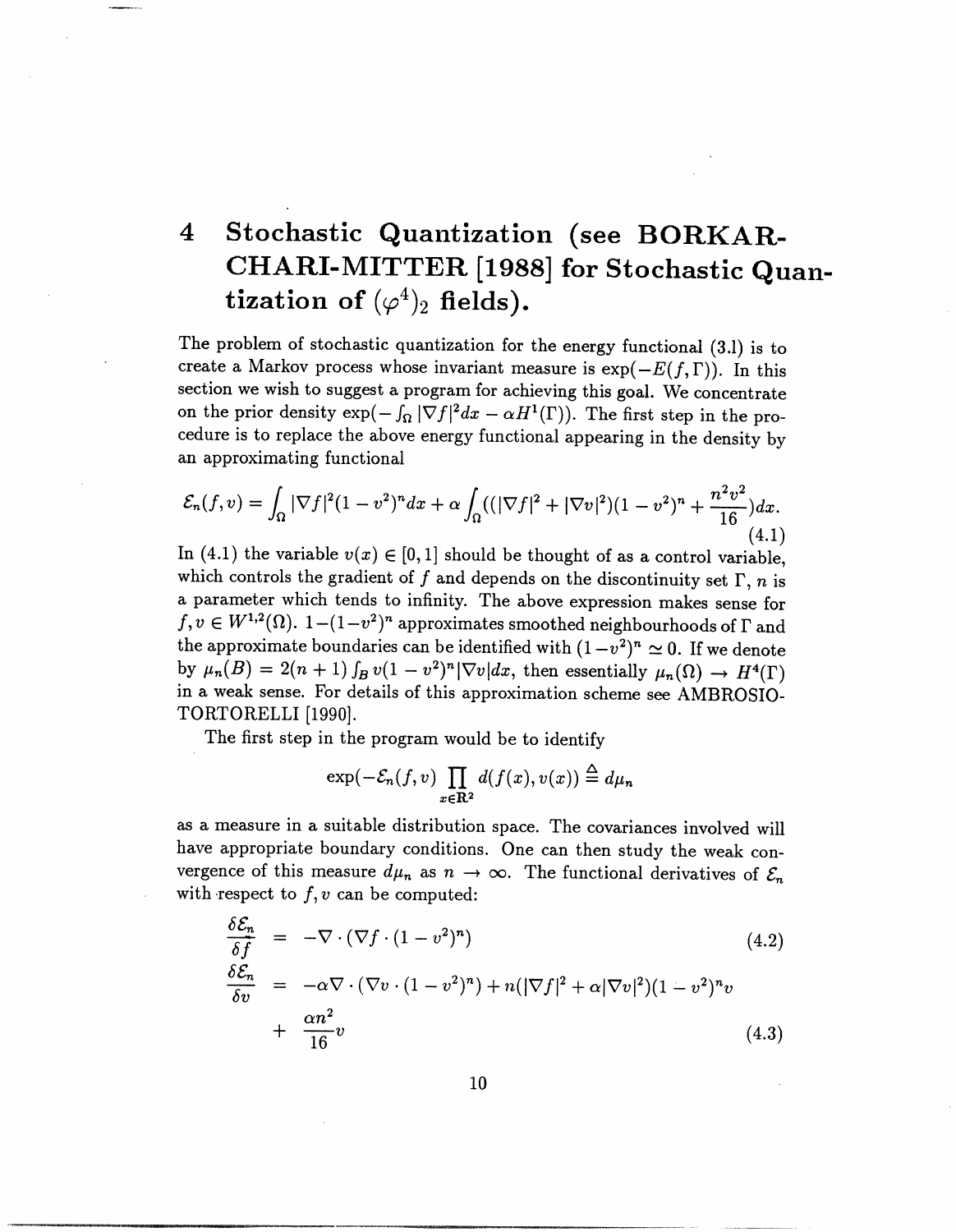(There are additional terms involving the normal derivatives).

In analogy with the study of stochastic quantization of  $(\varphi^4)_2$  fields, the problem of stochastic quantization for fixed *n* is the study of the coupled pair of stochastic differential equations

$$
df(t) = -\frac{\delta \mathcal{E}_n}{\delta f} \cdot dt + dw(t) \tag{4.4}
$$

$$
dv(t) = -\frac{\delta \mathcal{E}_n}{\delta v} \cdot dt + dv(t) \tag{4.5}
$$

where  $w(\cdot)$  and  $v(\cdot)$  are infinite-dimensional independent Brownian motions.

## **5 Conclusions**

The conceptual program outlined in this paper is quite general and may be applied to other variational problems arising in Image Analysis, for example, those involving curvature terms. These variational problems may be important to obtain non-overlapping segmentations of images with a view to identifying occluded regions.

## **References**

- [1] Albeverio, S., Hoegh-Krohn, R. and Zegarlinski, B., Uniqueness and Global Markov Property for Euclidean Fields: The Case of General Polynomial Interactions, *Communications in Mathematical Physics,* Vol. 123, pp. 377-424.
- [2] Ambrosio, L., and Tortorelli, V. [1990]: Approximations of functionals depending on jumps by elliptic functionals via G-convergence, to appear in *Communications in Pure and Applied Mathematics.*
- [3] Arak, T., and Surgailis, D. [1989]: Markov fields with polygonal realizations, *Prob. Th. Rel. Fields* 80, pp. 543-579.
- [4] Arveson, W. [1986]: Markov Operators and O-S Positive Processes, *Journal of Functional Analysis 66,* pp. 173-234.